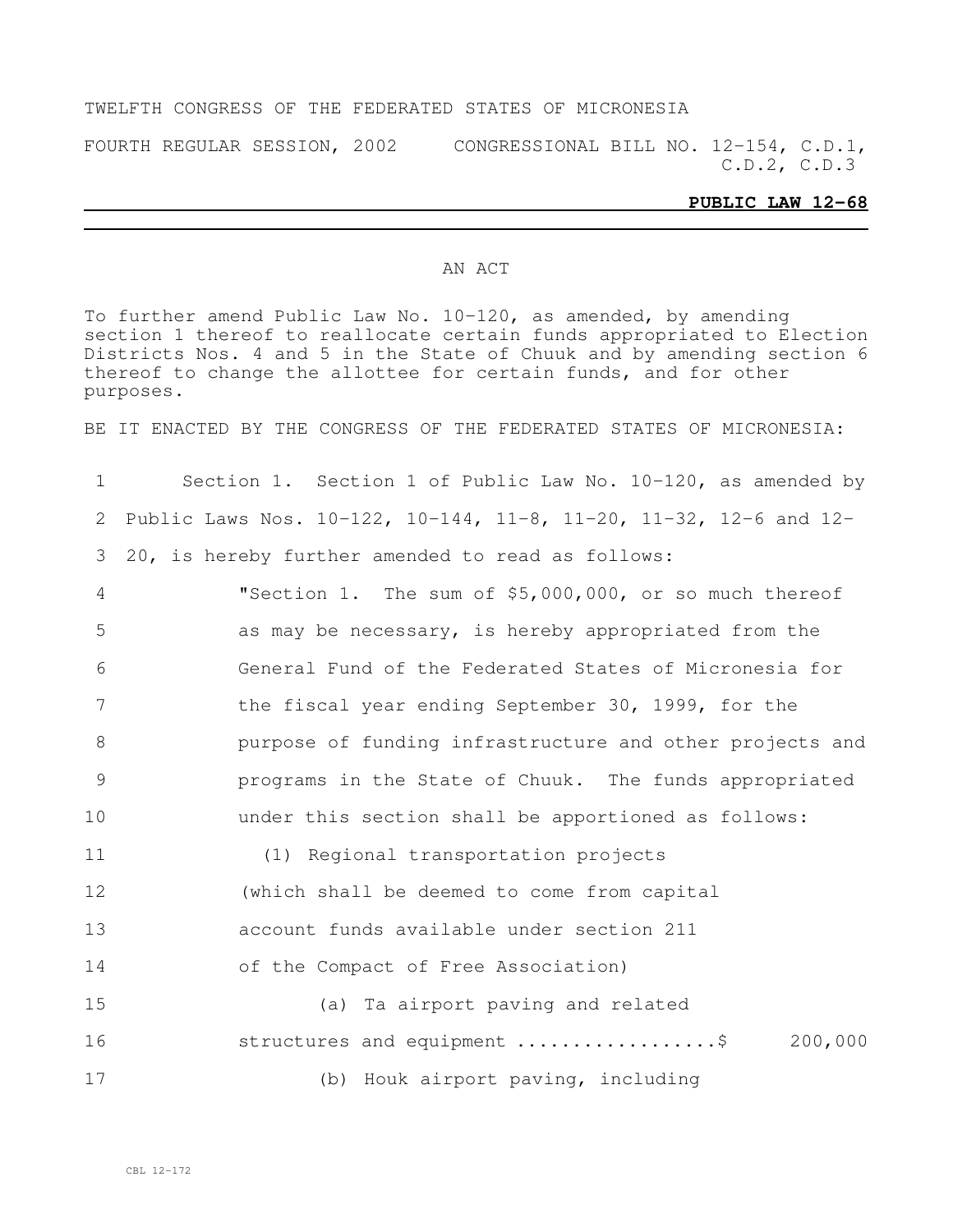| $\mathbf 1$     | acquisition of related structures and    |         |
|-----------------|------------------------------------------|---------|
| 2               |                                          | 250,000 |
| 3               | (c) Chuuk International Airport          |         |
| 4               | construction and repair                  | 50,000  |
| 5               | (2) Chuuk Delegation Office              | 100,000 |
| 6               | (3) At-large projects                    |         |
| $7\phantom{.0}$ | (a) Rural water program                  | 15,000  |
| $8\,$           | (b) Youth community programs             | 17,000  |
| $\mathcal{G}$   | (c) Chuuk 4H Youth Baseball League       | 10,000  |
| 10              | (d) Sport facilities and programs        | 25,000  |
| 11              | (e) Land Commission survey and office    |         |
| 12              | equipment supplemental funding           | 8,000   |
| 13              | (f) School supplies and materials/       |         |
| 14              | vehicle for regional junior high schools | 25,000  |
| 15              | (4) Election District No. 1              | 950,000 |
| 16              | (5) Election District No. 2              |         |
| 17              | (a) Election District No. 2              |         |
| 18              | leadership conference and travel         | 50,000  |
| 19              | (b) Fono municipal public projects       | 30,000  |
| 20              | (c) Pis Paneu municipal public           |         |
| 21              | projects                                 | 25,000  |
| 22              | (d) Road construction and equipment.     | 125,000 |
| 23              | (e) Social and economic development      |         |
| 24              |                                          | 520,000 |
| 25              | (6) Election District No. 3              |         |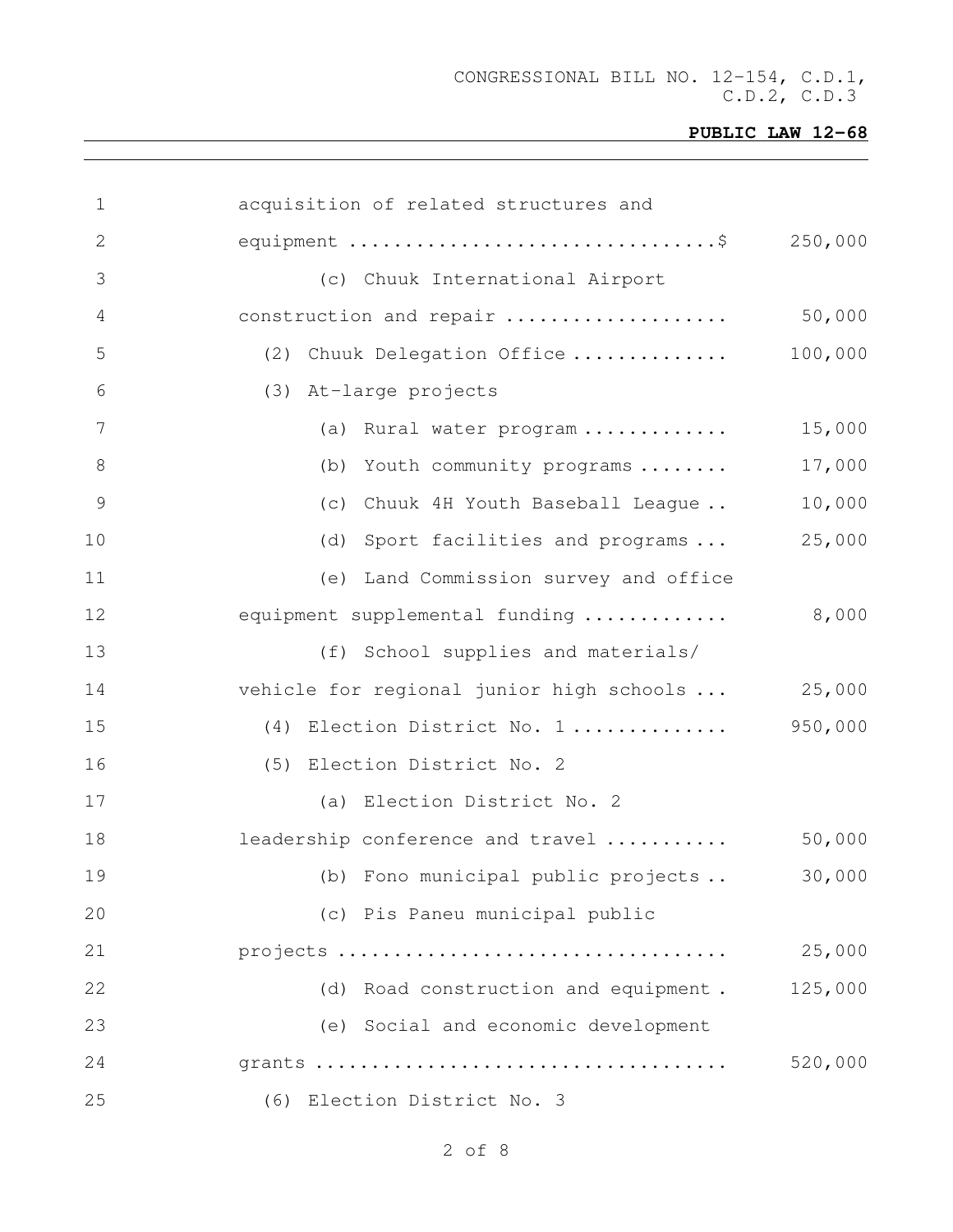| 1  | (a) Economic and social development         |         |
|----|---------------------------------------------|---------|
| 2  |                                             |         |
| 3  | (b) Educational and Health Trust            |         |
| 4  | Fund, which fund shall be maintained and    |         |
| 5  | invested by the Secretary of the Department |         |
| 6  | of Finance and Administration, along with   |         |
| 7  | any interest or other income therein, none  |         |
| 8  | of which shall be withdrawn until after     |         |
| 9  | July 30, 2001, at which point it shall be   |         |
| 10 | available solely for health and education   |         |
| 11 | needs in Southern Namoneas                  | 300,000 |
| 12 | (c) Southern Namoneas Development           |         |
| 13 | Authority operations                        | 20,000  |
| 14 | (7) Election District No. 4                 |         |
| 15 | (a) Economic and social development         |         |
| 16 |                                             | 500,000 |
| 17 | (b) Faichuk citizens living outside         |         |
| 18 | Election District No. $4$ - economic and    |         |
| 19 | social development grants                   | 100,000 |
| 20 | (c) Emergency relief grants                 | 50,000  |
| 21 | (d) Crop damage relief or                   |         |
| 22 | replanting                                  | 75,000  |
| 23 | (e) Election District No. 4                 |         |
| 24 | leadership conference and travel            | 72,098  |
| 25 | (f) Contractual services                    | 50,000  |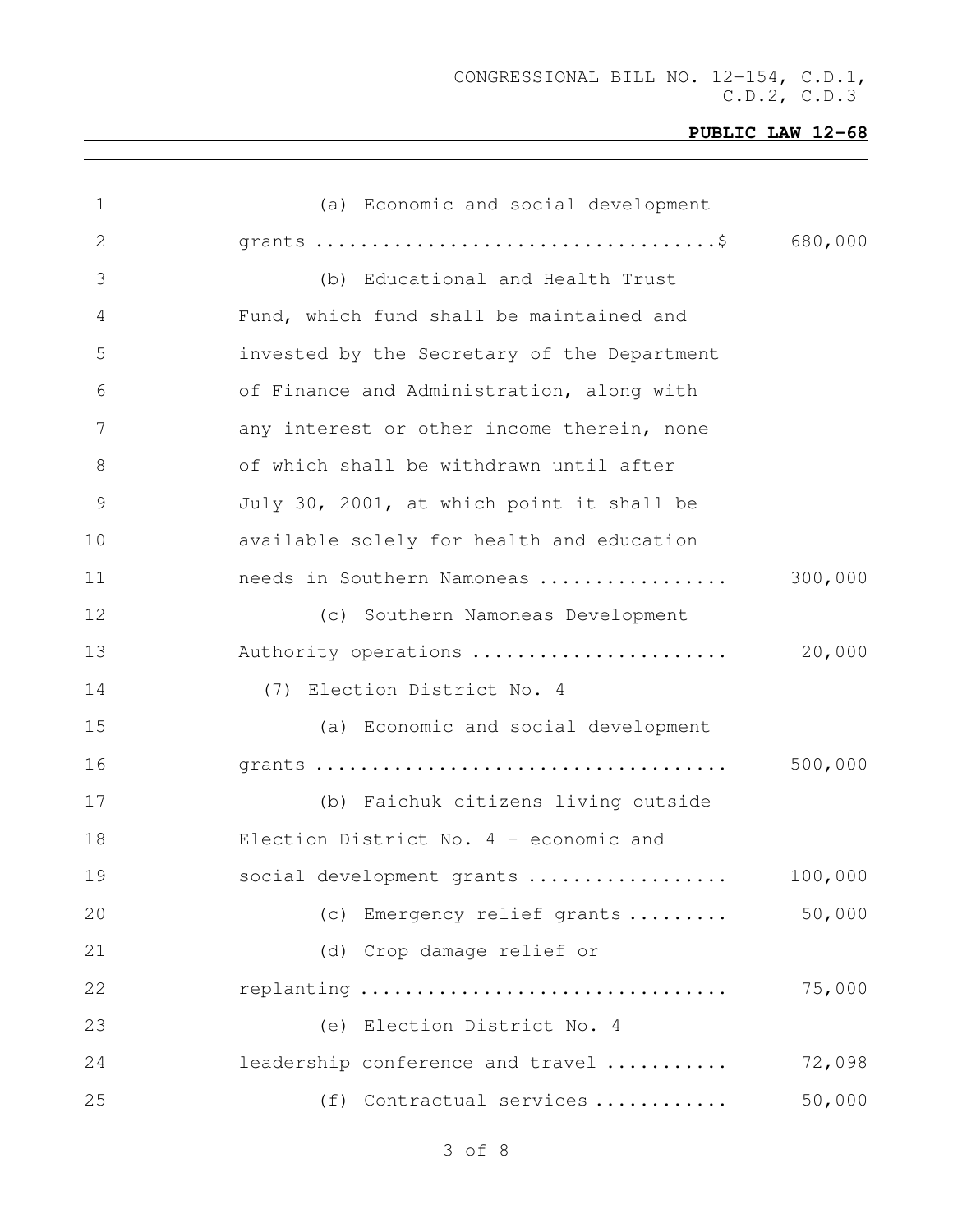| $\mathbf 1$   | (g) Municipal Constitutional                                      |
|---------------|-------------------------------------------------------------------|
| $\mathbf{2}$  | 13,831                                                            |
| 3             | 30,000<br>Special events<br>(h)                                   |
| 4             | 50,000<br>Youth sports and facilities<br>(i)                      |
| 5             | 9,071<br>(j) Economic and social grants                           |
| 6             | (8) Election District No. 5                                       |
| 7             | (a) Completed projects and                                        |
| 8             | 616,411                                                           |
| $\mathcal{G}$ | (b) Houk Airport grant supplement  18,589                         |
| 10            | (c) Pattiw Authority operations  15,000"                          |
| 11            | Section 2. Section 6 of Public Law No. 10-120, as amended by      |
| 12            | Public Laws Nos. 10-122, 11-8, 11-10, 11-20, 11-32, 11-64, 11-75, |
| 13            | 12-20 and 12-47, is hereby further amended to read as follows:    |
| 14            | "Section 6. Allotment and management of funds and lapse           |
| 15            | date.                                                             |
| 16            | (1) All funds appropriated by this act shall be                   |
| 17            | allotted, managed, administered, and accounted for in             |
| 18            | accordance with applicable law, including, but not                |
| 19            | limited to, the Financial Management Act of 1979. The             |
| 20            | allottee of the funds appropriated under section $1(3)(e)$        |
| 21            | of this act shall be the Governor of the State of Chuuk           |
| 22            | or his designee. The allottee of the funds appropriated           |
| 23            | under section $1(2)$ of this act shall be the Speaker of          |
| 24            | the Congress of the Federated States of Micronesia.<br>The        |
| 25            | allottee of the funds appropriated under section $1(3)$ (a)       |
|               |                                                                   |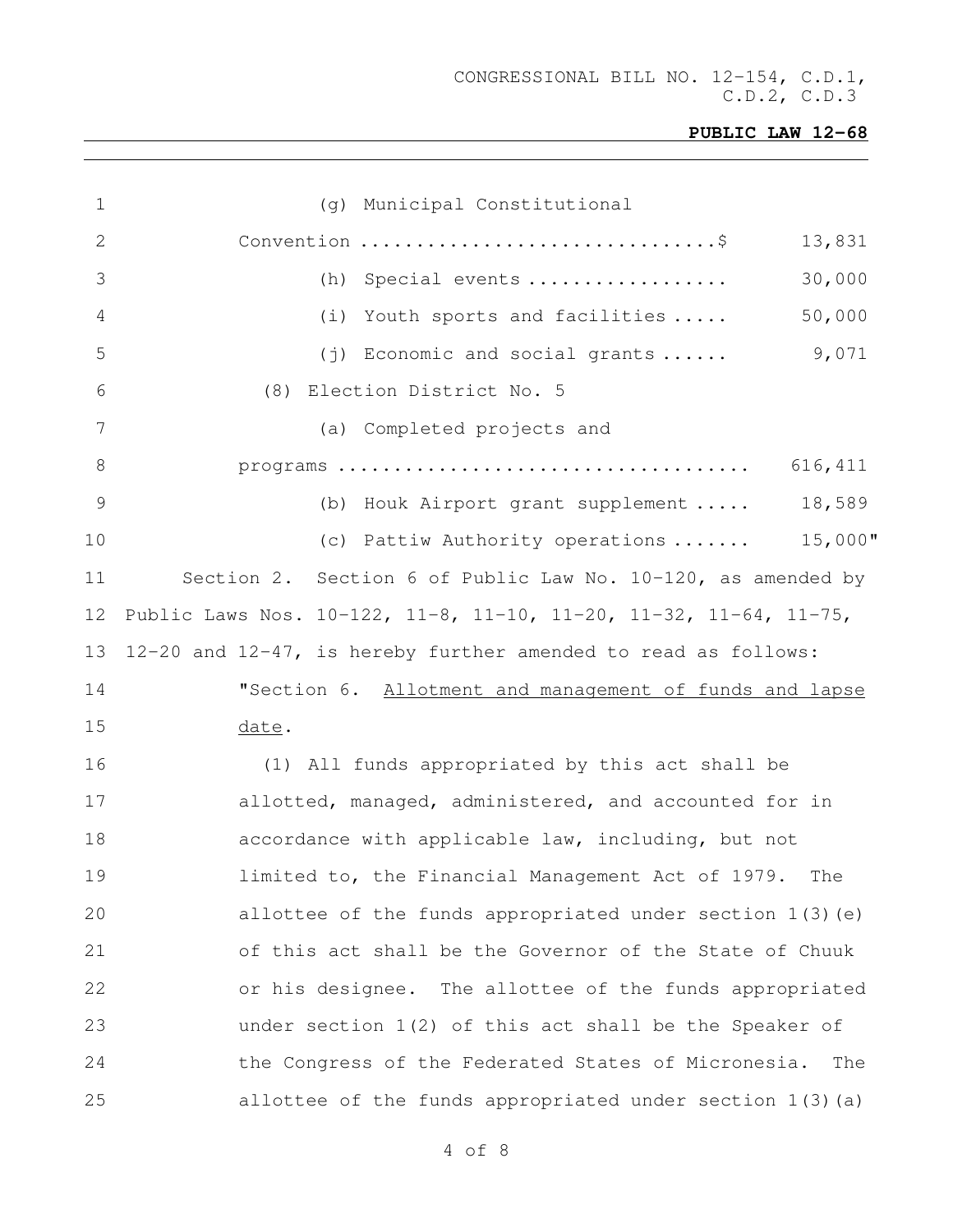| 1            | of this act shall be the Director of the Department of        |
|--------------|---------------------------------------------------------------|
| $\mathbf{2}$ | Health Services. The allottee of the funds appropriated       |
| 3            | under section $1(3)$ (c) of this act shall be the Assistant   |
| 4            | Director, Land Grant Program, Cooperative Extension           |
| 5            | Services, Chuuk State. The allottee of the funds              |
| 6            | appropriated under section $1(3)$ (d) of this act shall be    |
| 7            | the Executive Director of the Chuuk Recreation Office.        |
| 8            | The allottee of the funds appropriated under section          |
| 9            | 1(3)(f) of this act shall be the Secretary of the             |
| 10           | Department of Health, Education and Social Affairs of         |
| 11           | the Federated States of Micronesia, or his designee.          |
| 12           | The allottee of the funds appropriated under section          |
| 13           | 1(4) of this act shall be the Mortlock Development            |
| 14           | Commission. The allottee of the funds appropriated            |
| 15           | under sections $1(5)$ and $1(3)$ (b) of this act shall be the |
| 16           | Executive Director of the Northern Namoneas Development       |
| 17           | Authority, or if the Northern Namoneas Development            |
| 18           | Authority shall be abolished, the Northern Namoneas           |
| 19           | Project Coordinator or his designee. The allottee of          |
| 20           | the funds appropriated under section $1(6)$ (b) of this act   |
| 21           | shall be the Executive Director of the Chuuk State            |
| 22           | Commission on Improvement Projects. At the beginning of       |
| 23           | each quarter, the Secretary of the Department of Finance      |
| 24           | and Administration, or his designee, shall provide a          |
| 25           | status report to the member of Congress representing          |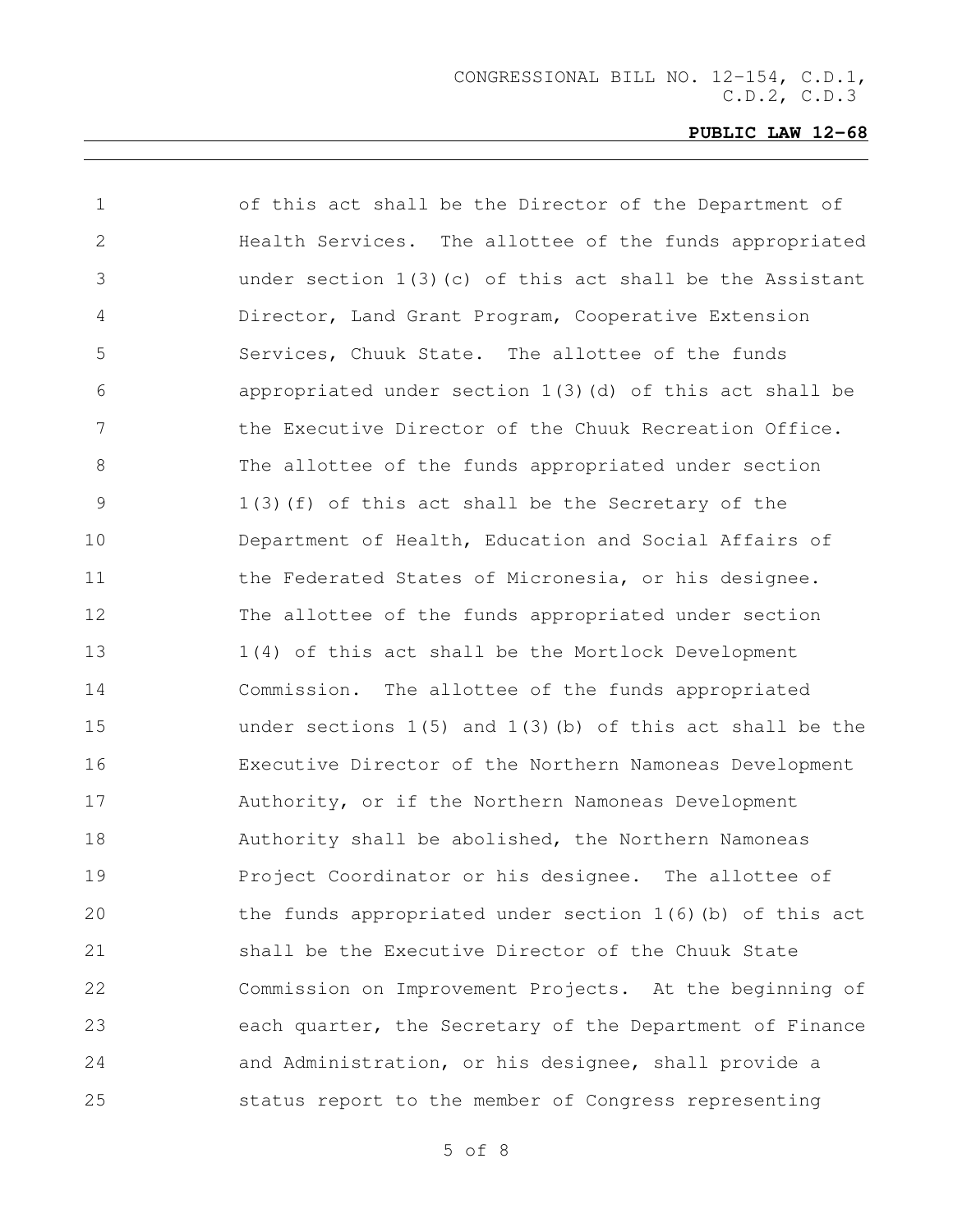| $\mathbf 1$    | Chuuk Election District No. 3 on the Educational and         |
|----------------|--------------------------------------------------------------|
| $\mathbf{2}$   | Health Trust Fund created pursuant to section $1(6)$ (b) of  |
| 3              | this act. Said report shall describe the investment          |
| $\overline{4}$ | status of the fund and changes in fund balances since        |
| 5              | the previous report, including nominal and real rates of     |
| 6              | return on investments. The allottee of the funds             |
| 7              | appropriated under section $1(6)$ (a) and $1(6)$ (c) of this |
| 8              | act shall be the Chuuk State Commission on Improvement       |
| 9              | Projects. The allottee of the funds appropriated under       |
| 10             | section 1(7) of this act shall be the Mayor of Polle.        |
| 11             | The allottee of the funds appropriated under section         |
| 12             | 1(8) of this act shall be the Chuuk State Commission on      |
| 13             | Improvement Projects. The allottee of the funds              |
| 14             | appropriated under section $2(1)$ of this act shall be the   |
| 15             | respective mayor of each municipality listed therein.        |
| 16             | The allottee of the funds appropriated under sections        |
| 17             | 2(2) through 2(8) of this act shall be the Governor of       |
| 18             | the State of Kosrae. The allottee of the funds               |
| 19             | appropriated under section $2(9)$ of this act shall be the   |
| 20             | President of the Federated States of Micronesia, or the      |
| 21             | President's designee. The allottee of the funds              |
| 22             | appropriated under section $3(1)$ (a) of this act shall be   |
| 23             | the Mayor of Kolonia Town, and said allottee shall           |
| 24             | obligate no more than \$3,000 of such funds for              |
| 25             | administrative costs. The allottee of the funds              |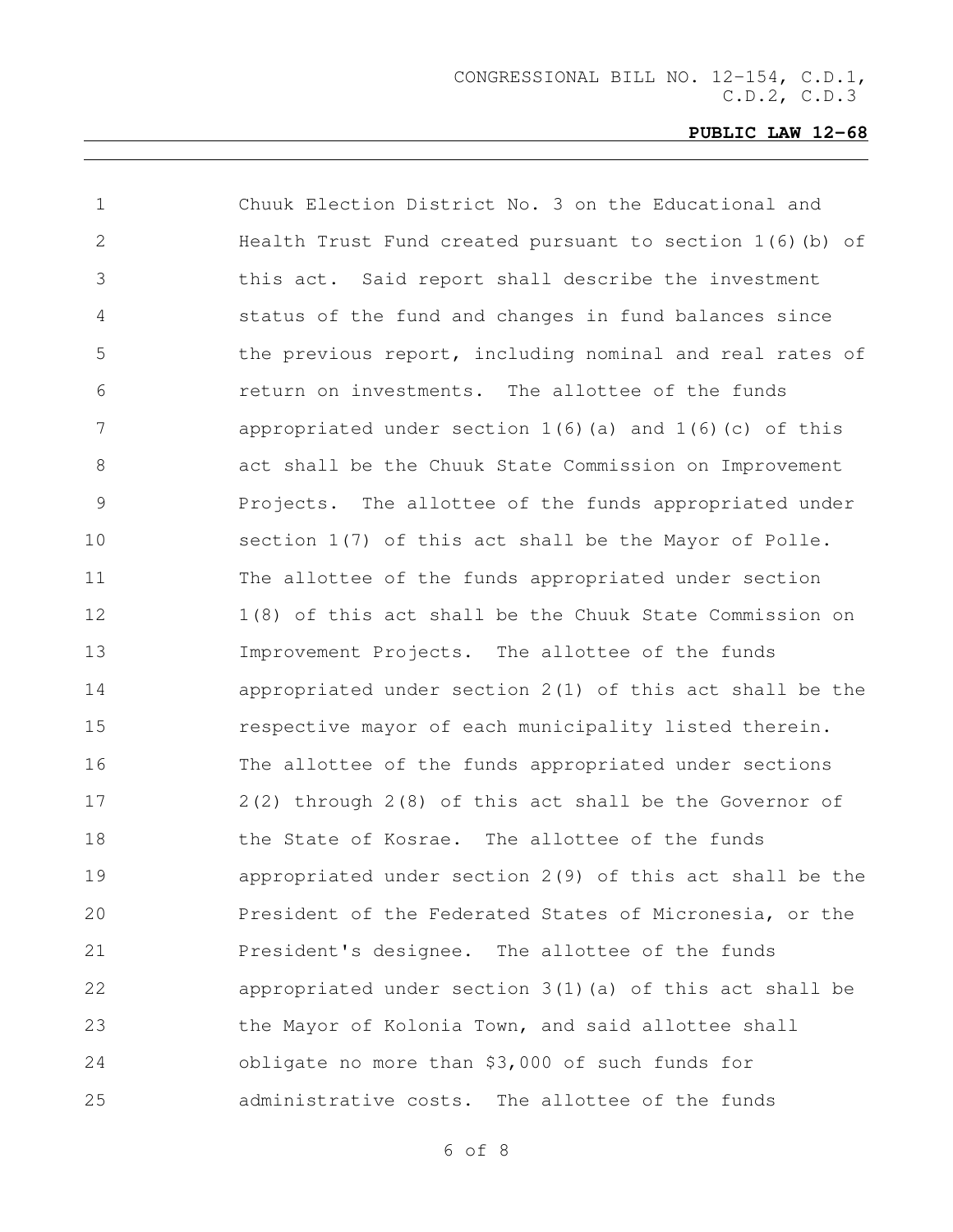| $\mathbf 1$     | appropriated under sections $4(1)$ through $4(7)$ , $4(9)$ |
|-----------------|------------------------------------------------------------|
| 2               | through $4(18)$ , and $4(24)$ of this act shall be the     |
| 3               | Governor of the State of Yap. The allottee of the funds    |
| $\overline{4}$  | appropriated under section $4(8)$ of this act shall be the |
| 5               | Speaker of the Congress of the Federated States of         |
| 6               | Micronesia. The allottee of the funds appropriated         |
| $7\phantom{.0}$ | under section $4(23)$ of this act shall be the Secretary   |
| 8               | of the Department of Health, Education and Social          |
| $\mathcal{G}$   | Affairs. The allottee of all other funds appropriated      |
| 10              | by this act                                                |
| 11              | shall be the President of the Federated States of          |
| 12              | Micronesia or the President's designee. In the event       |
| 13              | that the President designates the Vice President as        |
| 14              | allottee, the Vice President may designate a               |
| 15              | suballottee. The allottees shall be responsible for        |
| 16              | ensuring that these funds, or so much thereof as may be    |
| 17              | necessary, are used solely for the purpose specified in    |
| 18              | this act, and that no obligations are incurred in excess   |
| 19              | of the sum appropriated. The allottee of the funds         |
| 20              | appropriated under section 3(2) of this act shall          |
| 21              | obligate no more than ten percent of such funds for        |
| 22              | administrative costs.                                      |
| 23              | (2) The authority of the allottees to obligate funds       |

appropriated by this act shall not lapse."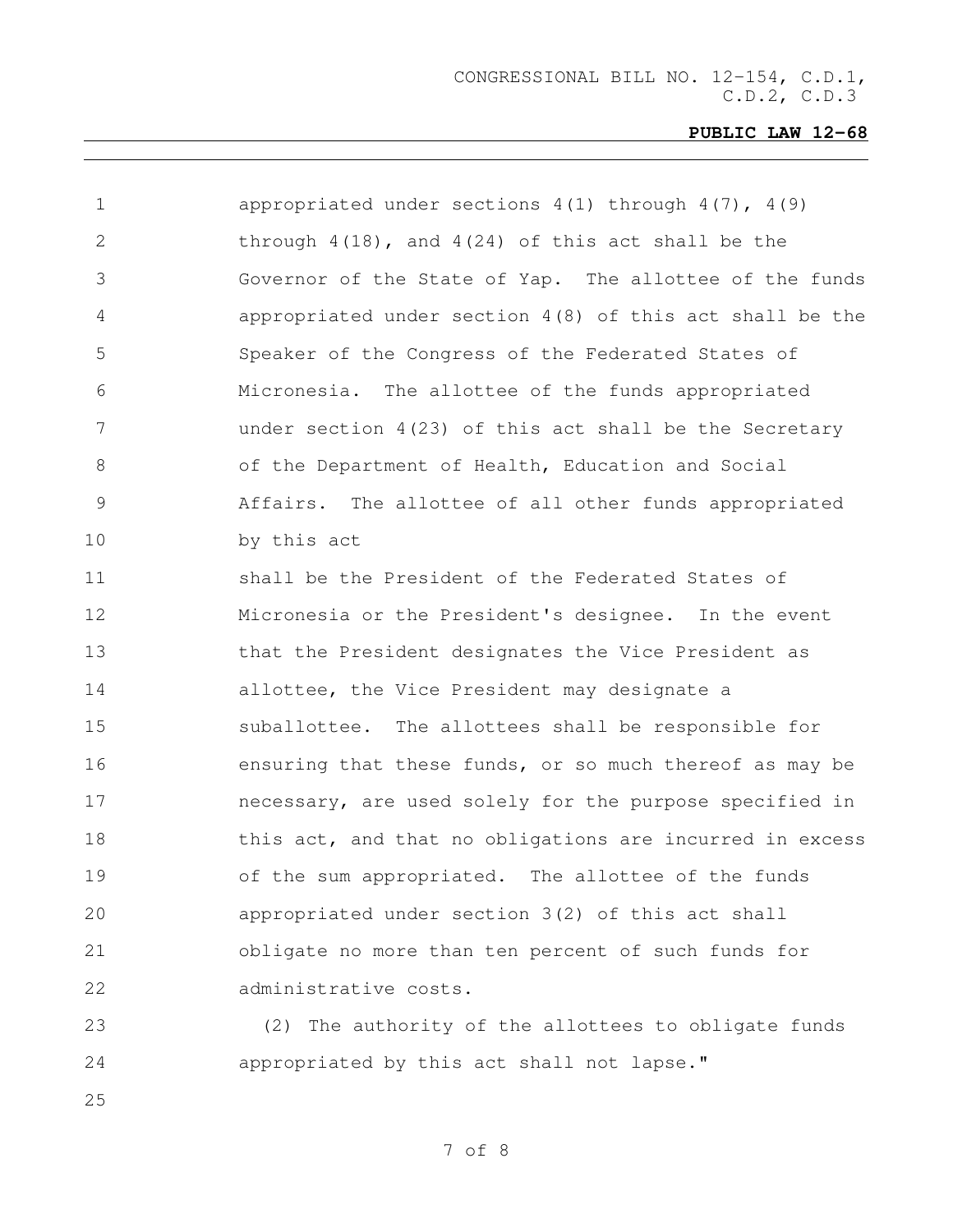| $\mathbf 1$     |                                                             |
|-----------------|-------------------------------------------------------------|
| $\mathbf{2}$    |                                                             |
| 3               |                                                             |
| $\sqrt{4}$      |                                                             |
| 5               | Section 3. This act shall become law upon approval by the   |
| 6               | President of the Federated States of Micronesia or upon its |
| $7\phantom{.0}$ | becoming law without such approval.                         |
| $\,8\,$         |                                                             |
| $\overline{9}$  |                                                             |
| 10              |                                                             |
| 11              | 2003                                                        |
| 12              |                                                             |
| 13              |                                                             |
| 14              |                                                             |
| 15              |                                                             |
| 16              | w/out signature<br>Leo A. Falcam                            |
| 17              | President<br>Federated States of Micronesia                 |
| 18              |                                                             |
| 19              |                                                             |
| 20              |                                                             |
| 21              |                                                             |
| 22              |                                                             |
| 23              |                                                             |
| 24              |                                                             |
| 25              |                                                             |